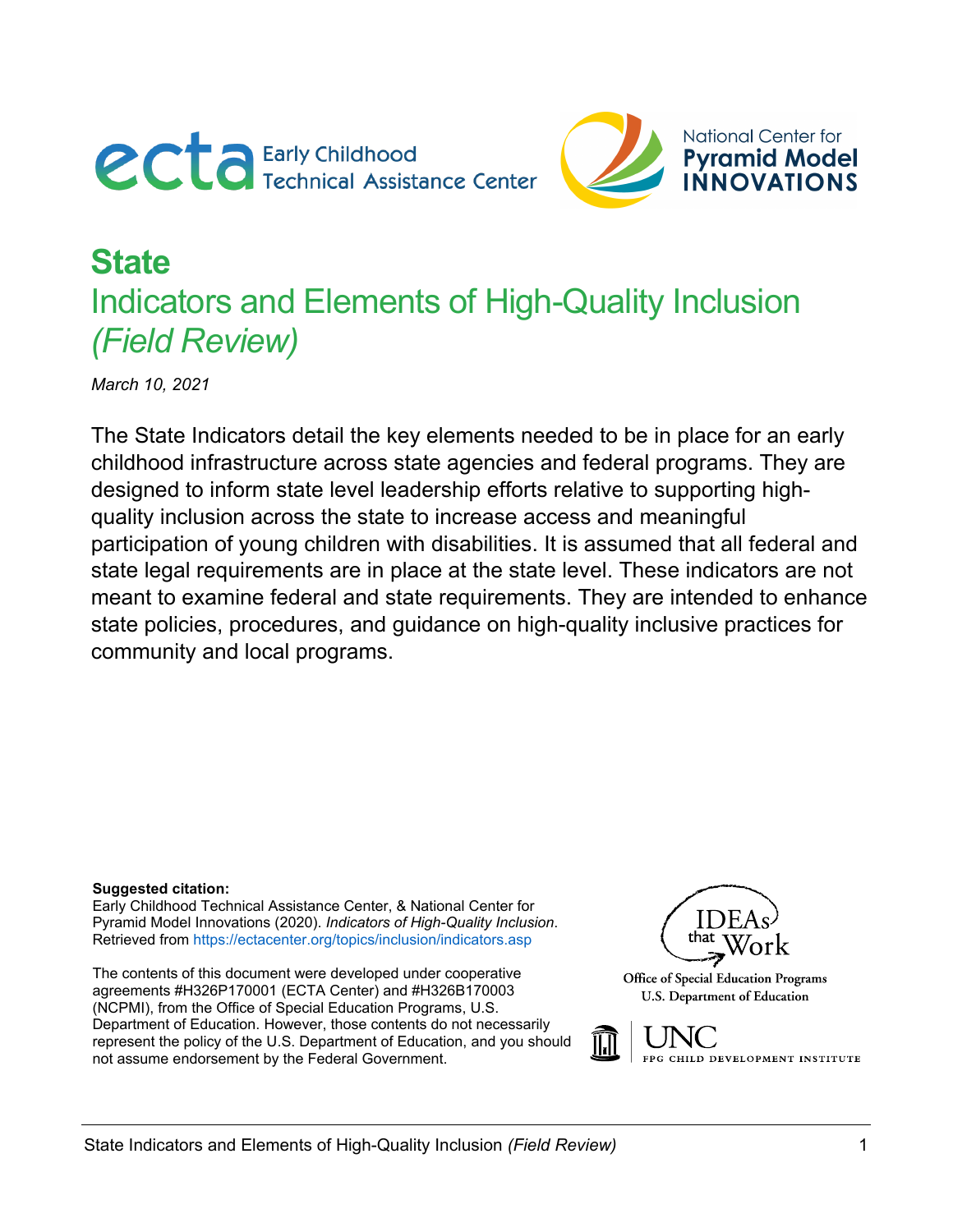*"Inclusion in early childhood programs refers to including children with disabilities in early childhood programs, together with their peers without disabilities; holding high expectations and intentionally promoting participation in all learning and social activities, facilitated by individualized accommodations; and using evidence-based services and supports to foster their development (cognitive, language, communication, physical, behavioral, and social-emotional), friendships with peers, and sense of belonging. This applies to all young children with disabilities, from those with the mildest disabilities, to those with the most significant disabilities."*

*—U.S. Departments of Health and Human Services and Education, [Policy Statement on Inclusion of](https://www2.ed.gov/policy/speced/guid/earlylearning/joint-statement-full-text.pdf)  [Children with Disabilities in Early Childhood Programs](https://www2.ed.gov/policy/speced/guid/earlylearning/joint-statement-full-text.pdf) (2015)*

### **INDICATOR S1: Cross-Sector Leadership**

A state level cross-sector leadership team exists with the ability to implement a shared mission, vision, strategic plan and make recommendations to support high-quality inclusion across the early childhood system.

#### **The State Level Cross-Sector Leadership Team:**

- 1. Maintains written criteria for cross-sector membership which ensures broad representation from a range of stakeholders, programs, and agencies (e.g., families, state pre-K, Head Start, private pre-K, child care, family child care homes, early childhood special education, early intervention, higher education, mental health, and child welfare).
- 2. Adopts team processes and policies, including norms for attendance, orientation, and facilitation strategies for holding meetings and making decisions in order to ensure meaningful participation of all members.
- 3. Develops and uses a cross-sector vision and mission that guides agencies to expand access to, and participation in, inclusive local programs and settings for children with disabilities.
- 4. Develops and implements a written strategic plan that reflects the vision and mission, and builds on an assessment of the current landscape of state early childhood initiatives.
- 5. Establishes expectations and secures resources for local programs to implement the state vision and mission.
- 6. Uses both qualitative and quantitative data on a routine basis to inform implementation and assess the impact of the cross-sector strategic inclusion plan.
- 7. Implements and maintains a communication and dissemination plan to share information about progress with stakeholders.
- 8. Early Childhood Technical Assistance Center, & National Center for Pyramid Model Innovations (2020). *Indicators of High-Quality Inclusion*. Retrieved from<https://ectacenter.org/topics/inclusion/indicators.asp>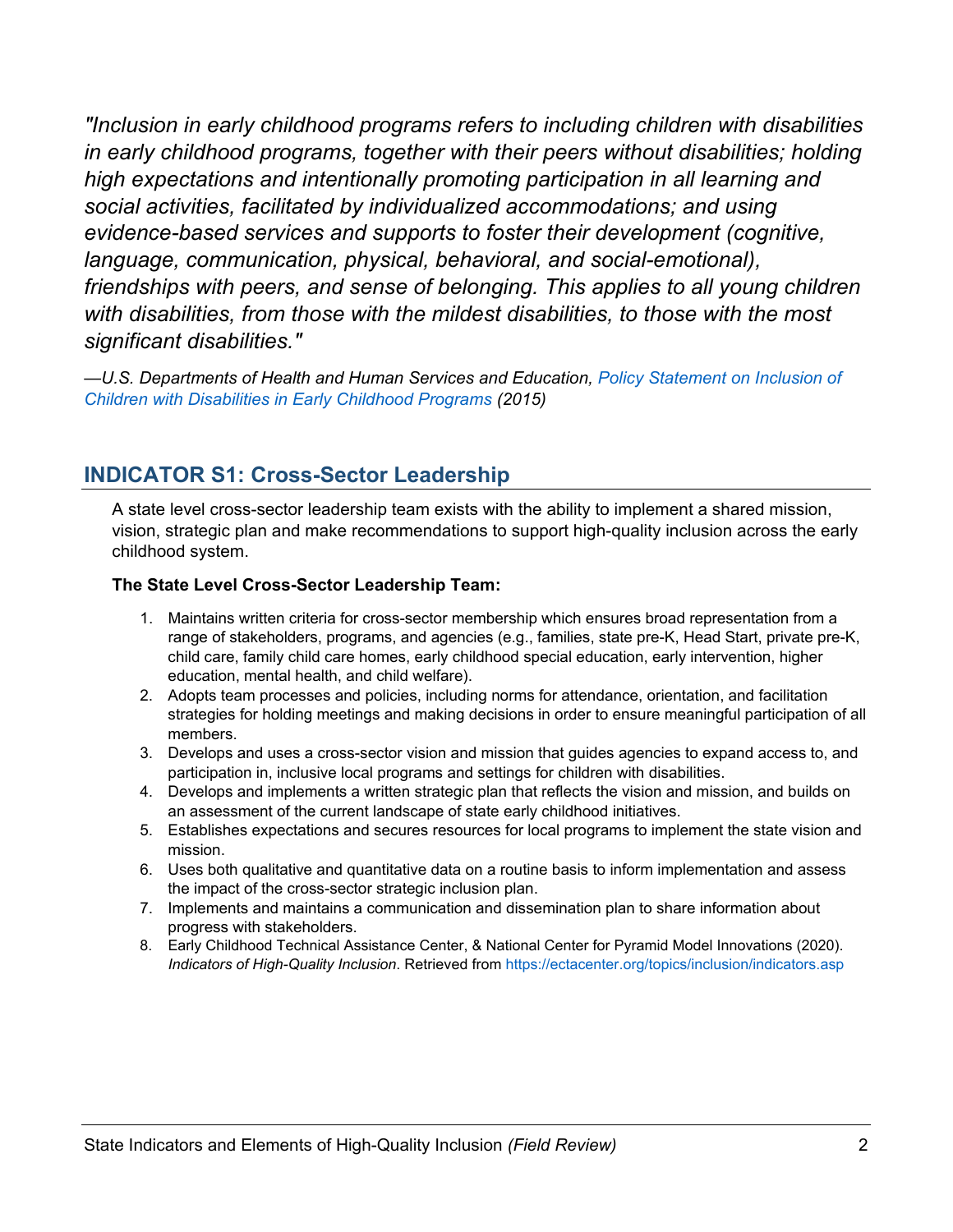## **INDICATOR S2: Policy/Guidance**

State early care and education agencies have aligned policies and procedures that promote highquality inclusion.

#### **Policies:**

- 1. Are reviewed and eliminated when identified as barriers to children with disabilities' access to, and participation in, inclusive local programs and settings.
- 2. Promote the recruitment of, access to, and enrollment of children with disabilities in environments in which all children would naturally participate.
- 3. Support the provision of services for children with disabilities in environments in which all children would naturally participate.
- 4. Address and promote the cross-sector collaboration of agencies and local programs.
- 5. Include language that affirms the diverse experiences of children with disabilities and their families and promotes belonging.
- 6. Can be implemented by local programs regardless of geographic locations and population settings.
- 7. Are informed by data related to inclusion.
- 8. Are supported by accompanying procedures or guidance that provide information about implementing the policy.
- 9. Hold local programs accountable for implementing high-quality inclusion.

### **INDICATOR S3: Family Engagement**

State early care and education agencies engage families as essential partners when developing, implementing, and evaluating policies and initiatives that facilitate inclusion.

- 1. Individualize supports for families in developing, implementing, and evaluating inclusion policies and initiatives.
- 2. Provide opportunities for families to utilize their knowledge and skills to engage them as partners in developing, implementing and evaluating inclusion policies and initiatives.
- 3. Provide financial supports, structures, and resources that allow families to effectively participate in activities (e.g., flexible meeting times, childcare, transportation costs).
- 4. Communicate consistent and strong messages regarding the importance of families and providers being authentic partners with critical expertise and ideas.
- 5. Use intentional planning with agencies and families to take on leadership and advocacy roles in early childhood systems and local programs.
- 6. Recruit families of young children with disabilities from the beginning of all initiatives to serve as essential partners in the development, implementation, and evaluation of inclusion policies and initiatives.
- 7. Implement ongoing family partnerships in using data to inform continuous improvement in inclusive early childhood systems and services.
- 8. Establish equitable protocols for reciprocal sharing of knowledge and experience between families and professionals.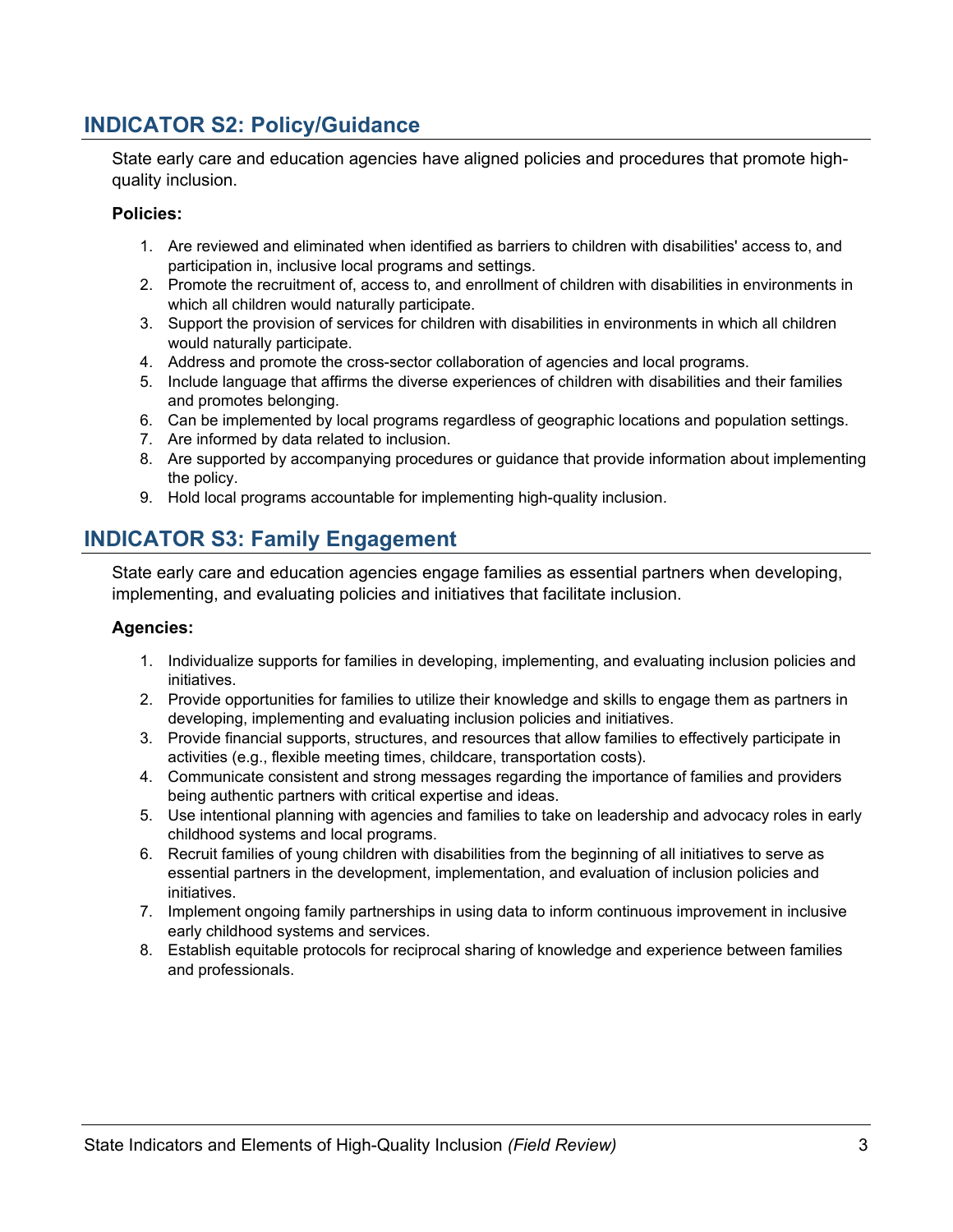# **INDICATOR S4: Accountability, Data Use and Continuous Quality Assurance Systems**

State early care and education agencies require and support local programs in collecting and using data to evaluate and improve how well children with disabilities are accessing and participating in inclusive early childhood programs.

#### **Agencies:**

- 1. Have a quality assurance process in place that addresses the provision of services and supports for the participation of children with disabilities in inclusive settings.
- 2. Use data from the quality assurance process to develop and inform the goals in the State Level Cross-Sector Leadership Team's strategic plan.
- 3. Use data from the quality assurance process to determine a baseline and set benchmarks to achieve the goals in the State Level Cross-Sector Leadership Team's strategic plan.
- 4. Use data to track progress toward the goals in the State Level Cross-Sector Leadership Team's strategic plan.
- 5. Review and revise benchmarks as needed based on data quality and state context.
- 6. Provide data to stakeholders in user-friendly formats that show progress toward State Level Cross-Sector Leadership Team's goals in relation to benchmarks.
- 7. Assist local programs in using progress data to improve decision-making.

# **INDICATOR S5: Funding**

State early care and education agencies actively implement cross-sector strategies to allow coordination and leveraging of funds and resources at the local level to provide high-quality inclusion.

#### **Agencies:**

- 1. Ensure there are policies that support the coordination of resources across agencies.
- 2. Determine how to most efficiently and effectively utilize funds from different funding streams to increase access to inclusive settings.
- 3. Allow the braiding of funds by state and local programs, when appropriate.
- 4. Determine strategies for leveraging funds and resources at state and local levels.
- 5. Provide written guidance that references policies, regulations, and requirements for local programs on braiding and coordinating resources.
- 6. Monitor and evaluate the effectiveness of braiding and coordination of funds.

# **INDICATOR S6: State Early Learning Standards/Guidelines**

State early learning standards or guidelines for developmental expectations of children include specific strategies and adaptations to support the needs of children with disabilities.

### **State Early Learning Guidelines/Standards:**

- 1. Specifically address the learning and developmental needs of children with disabilities.
- 2. Are required by state agencies to be used by local programs to guide curriculum and instruction for children with disabilities.
- 3. Are incorporated in state agencies' training and technical assistance (TA) to improve outcomes for children with disabilities.
- 4. Use is evaluated, as part of state agencies' accountability system, such as state quality rating systems or other quality assurance processes.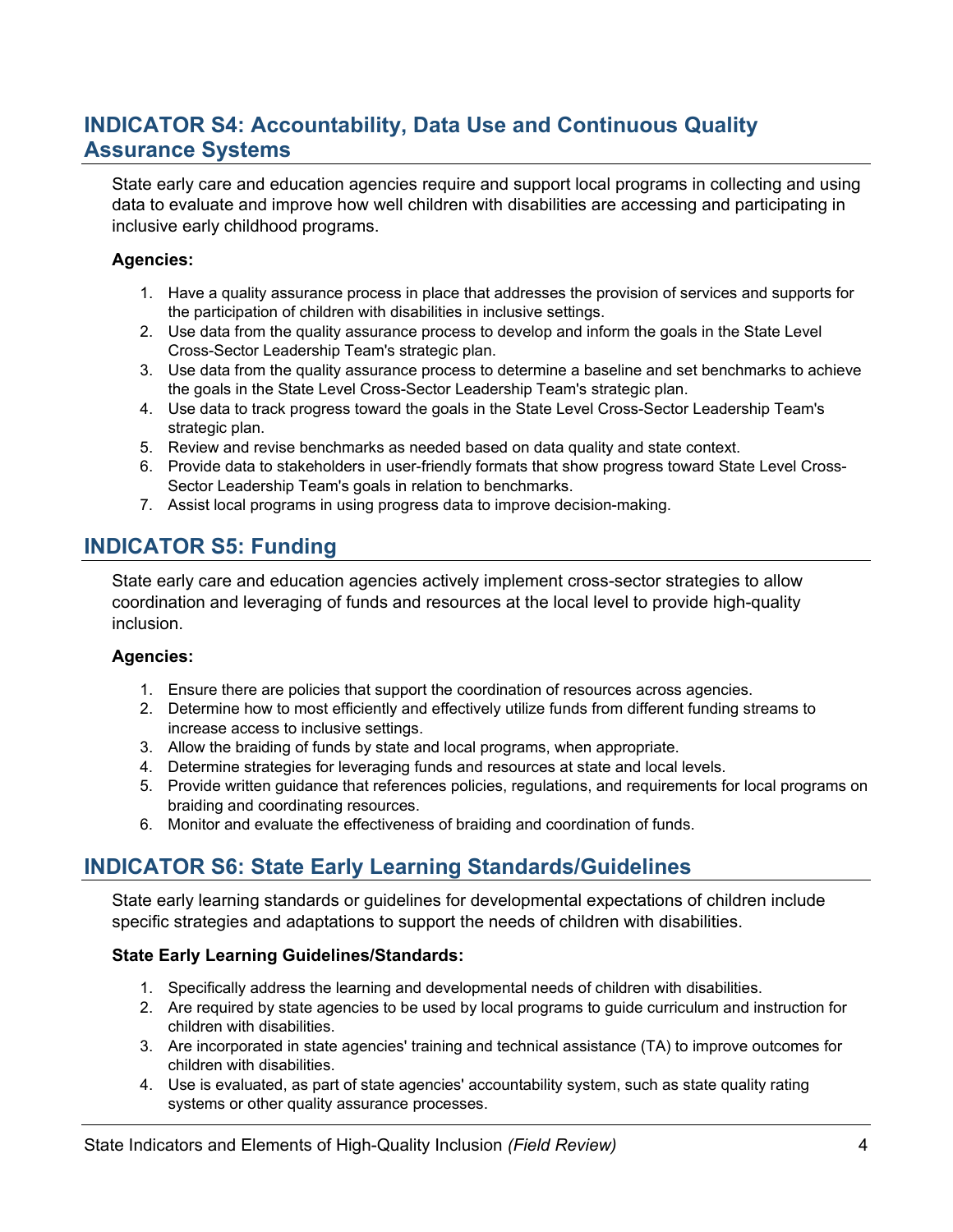### **INDICATOR S7: Program Standards**

State early care and education agencies have standards for measuring program quality that contain procedures and practices for including children with disabilities within local early care and education programs.

#### **State Program Standards:**

- 1. Have standards that define high-quality inclusion.
- 2. Promote the use of voluntary or required program standards by all local programs to guide inclusion practices.
- 3. Include the standards in state quality rating or other quality assurance processes.
- 4. Provide information on environmental assessments and tools to local programs that specifically measure the quality of inclusion.
- 5. Hold local programs accountable for providing access to inclusive learning environments for children with disabilities.

### **INDICATOR S8: Allocation of Resources to Support Personnel**

State early care and education agencies provide sufficient specialized technical assistance and consultative services to support local programs in implementing high-quality inclusive practices.

- 1. Provide sufficient funding to support the provision of technical assistance (TA) and consultative services.
- 2. Provide access to specialized technical assistance and consultative services and supports regardless of geographic location.
- 3. Plan and provide TA that uses local program self-assessment data to illustrate the unique strengths and concerns of the program.
- 4. Offer incentives to support local program use of TA.
- 5. Evaluate the effectiveness of TA provision and consultative services.
- 6. Build capacity of local programs to use TA and consultative services for working within their programs and settings.
- 7. Use a variety of formats, including on-site activities, to build capacity of local programs to use evidence-based practices.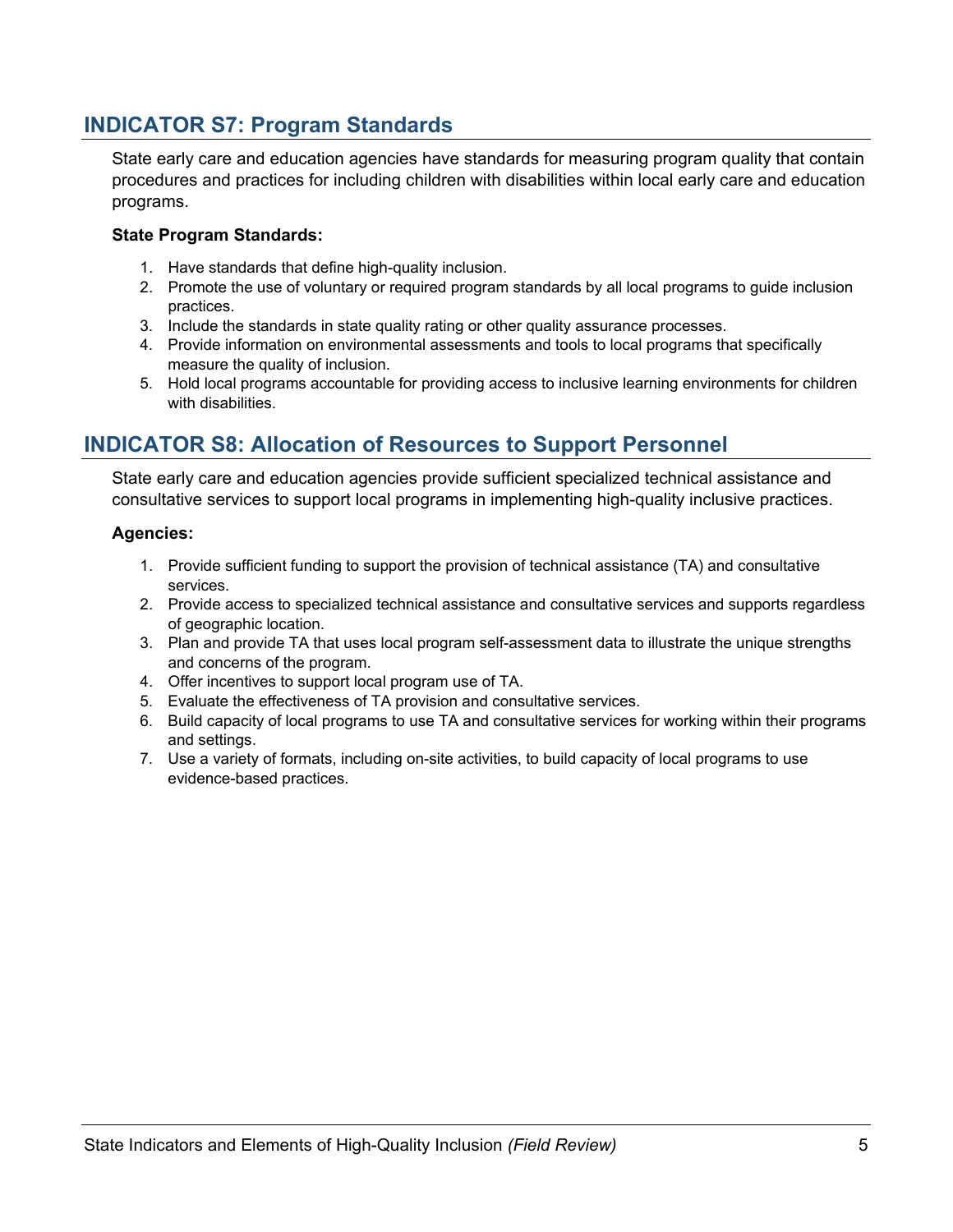### **INDICATOR S9: Coordination of Professional Development Resources**

State early care and education agencies use a cross-sector approach to coordinate evidence-based professional development efforts to build personnel capacity to provide high-quality inclusive programs.

#### **Agencies:**

- 1. Ensure policies allow for the coordination of cross-sector professional development.
- 2. Identify and coordinate funding streams and resources for cross-sector professional development.
- 3. Use a common knowledge, language and competency base for all personnel across sectors.
- 4. Provide access to cross-sector professional development opportunities on evidence-based inclusion practices.
- 5. Coordinate access to coaches, mentors and/or consultants for local programs.
- 6. Coordinate access to information on resources and tools for assessing and improving inclusion in local programs.
- 7. Evaluate the impacts of a cross-sector approach and coordination of professional development efforts to build local program capacity for high-quality inclusion.

### **INDICATOR S10: EC Personnel Standards, Credentialing, Certification and Licensure Requirements**

State early care and education agencies' personnel standards, certifications, credentialing and licensure requirements include competencies for supporting children with disabilities and their families.

- 1. Review the relevance of content and effective use of personnel standards, periodically, to ensure they address skill development and competencies that promote inclusion.
- 2. Use personnel standards that reflect the standards of national professional organizations and associations.
- 3. Work with Institutes of Higher Education (IHEs) to align curriculum and state standards to criteria for licensure, certification, and credentialing.
- 4. Ensure policies for licensure address the delivery of early intervention, special education and other specialized services in early care and education environments.
- 5. Assure state personnel standards are based on core knowledge and skills needed for working with young children and their families in cross-sector early childhood systems.